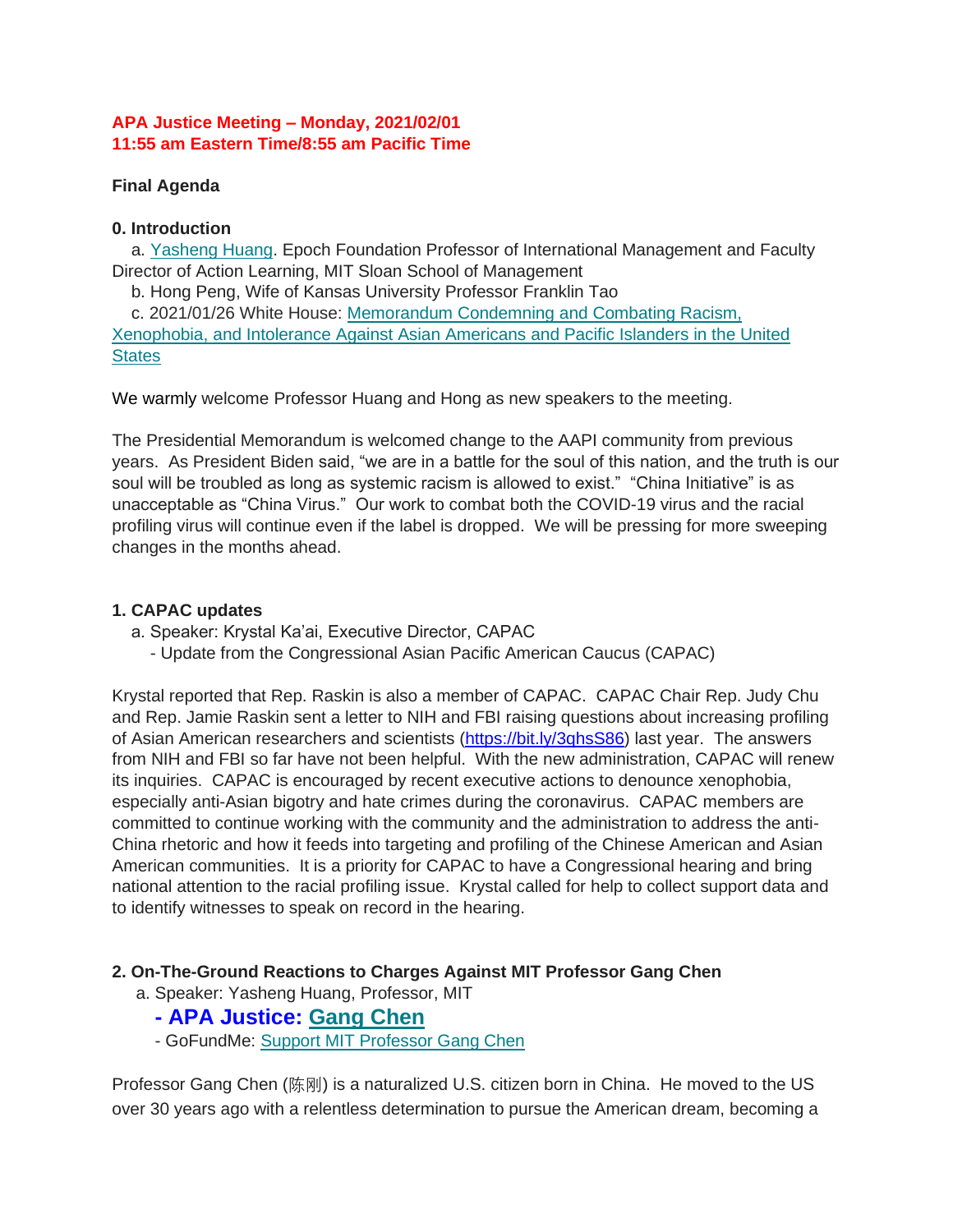world-renowned MIT professor of mechanical engineering and a nanotechnologist. On January 20, 2021, the government indicted him for failing to disclose contracts, appointments and awards from various entities in China to the U.S. Department of Energy. His case continues the pattern of profiling and criminalizing Chinese American scientists and researchers by fueling xenophobia and using the pretext of combating economic espionage.

Professor Huang reported that Professor Chen's case has galvanized the entire MIT and possibly also the academia. Chinese American faculty members across the country have gathered not just for Professor Chen's case but also seek next-step actions. There is clear evidence of government overreach. Many parts of the criminal complaint are factually incorrect. For example, MIT is the actual recipient of funding from a Chinese university in a joint project, professor Chen. The activity is fully disclosed; there is nothing secretive.

The faculty letter has now more than 200 signatures. "We are all Gang Chen." There is definitely racial profiling and targeting of Chinese American academics. This is fundamentally an attack on academia as a whole, which has resonated powerfully in the academia. It is an overt criminalization of normal, day-in-and-day-out academic conduct and activity. As a result of this case, we need to seize the opportunity and overturn the tide.

Long before Professor Chen's case, there is recognition that the government's requirement to disclose is not clear and not straight-forward (e.g., [JASON report\)](https://bit.ly/3dT9Cbg). It leaves lots of room for law enforcement agencies to potentially criminalize some inconsistencies. There is a clear gap.

It is important for the government to specify what is permitted and what is not in US policy over China. It is simply wrong to use the legal mechanism to realize a political and policy objective. Professor Chen's type of activities were in fact encouraged in previous administrations. There must also be a conversation when there is a policy change.

## **3. Legal Defense Fund for Franklin Tao**

- a. Speaker: Steven Pei, APA Justice
- b. Speaker: Hong Peng, Wife of KU Professor Franklin Tao
	- APA Justice: [Franklin Tao](https://bit.ly/3fZWJvK)

# **- GoFundMe: [Legal Defense Fund for Franklin Tao](https://gofund.me/5bf4adbe)**

- 2021/01/28 Bloomberg Law opinion: [Biden's DOJ Needs to End War on Chinese-](https://bit.ly/39qWIAV)[American Scientists](https://bit.ly/39qWIAV) **(new)**

Kansas University Professor Franklin Tao (陶丰) came to the U.S. from China 20 years ago with his dream of pursuing science, devoting his whole life to chemistry. On August 21, 2019, Professor Tao was indicted for failing to disclose a conflict of interest with a university in China. Professor Tao is resolute in fighting against the charges for himself and for all potential victims in the academic community although it has bankrupted his family through the process.

Professor Pei reported that Dr. Tao's case is the first of many cases under the "China Initiative," where Chinese American scientists were not charged for espionage. The government did not allege these scientists spied for China; gave anything inappropriate to China; stole anything; or misused federal grant money to the detriment of our country and its agencies. According to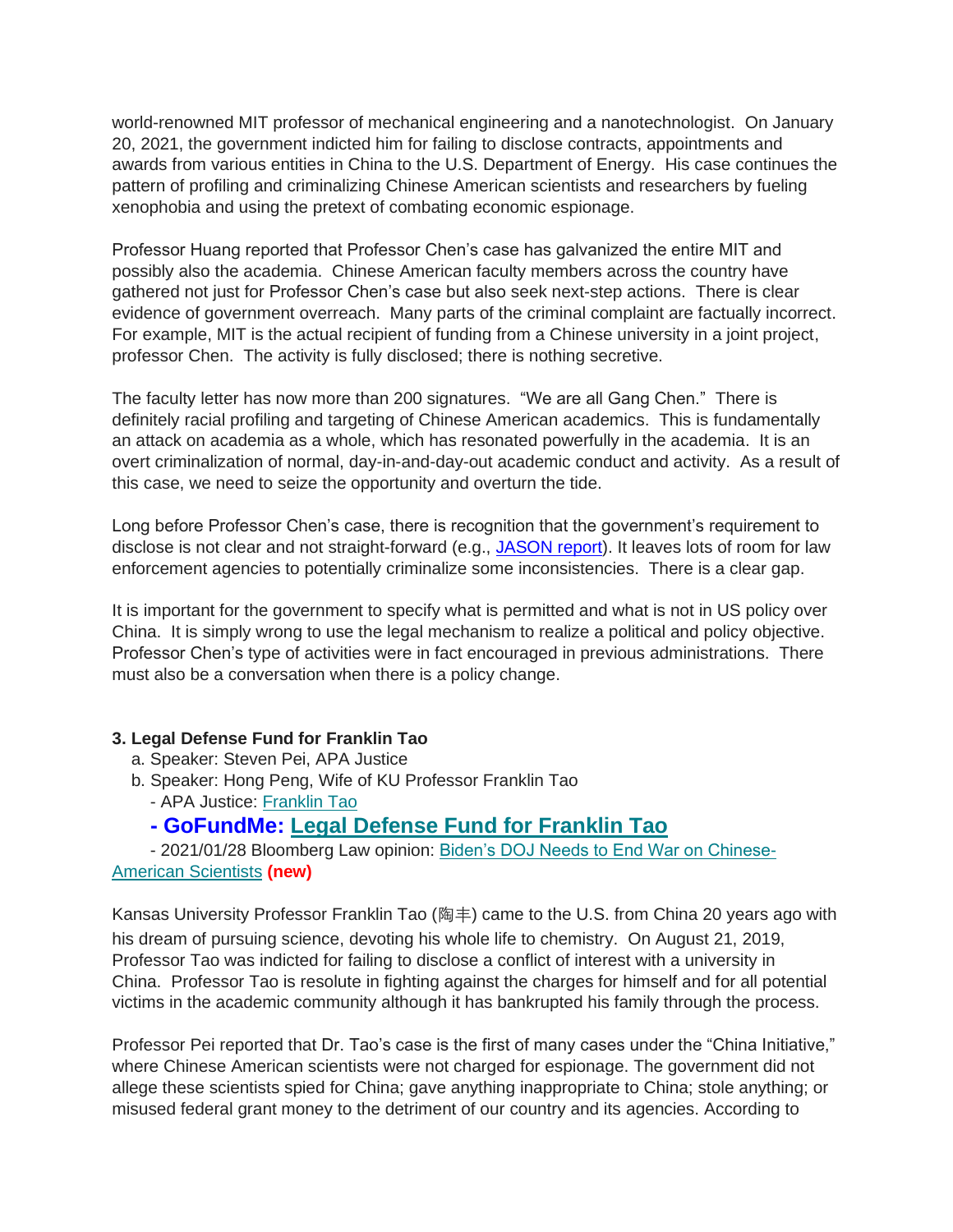Peter Zeidenberg, the defense attorney of many of these scientists, the government charged them with "felonies for simply filling out forms incorrectly." Many affected scientists could not afford the expensive legal fees to go to trial and were forced to plead guilty to a minor charge.

Dr. Franklin Tao is determined to fight these felony charges and will be the first of such cases going to trial. The outcome of his trial would have profound impact on all other cases, including Dr. Gang Chen of MIT. Therefore, it is important to make sure that Dr. Tao is protected by due process with proper legal support for his defense. The Asian American community raised over \$250,000 legal defense fund for Dr. Tao in a couple weeks. However, that is not sufficient to cover a trial. More are needed.

Hong, Dr. Tao's wife, spoke next to share what her family has been through this past 18 months. Hong has given permission and share her talk in this video: [https://youtu.be/w8EOql](https://youtu.be/w8EOql-xR9o)[xR9o.](https://youtu.be/w8EOql-xR9o) The following is a rough transcript.

Franklin grew up in rural mountain area in Chongqing, China. They came to the US 20 years ago with his dream of pursuing science in America. He overcame incredible obstacles in his life and has had a dream of building up his life in USA; sadly, suddenly his life was destroyed 18 months ago.

Around 9 o'clock in the morning of August 20, 2019, the first day of high school for their twins, Hong heard someone pounding on the door. She rushed to open the door and more than a dozen FBI agents rushed into their house, searched every corner, and took all the electronics away. When their twins got home, they were shocked by the mess with fear and tears. As a mom, she had to comfort them and told them there must be some misunderstanding. They all knew how hard their father worked and how good their father is.

The following day on August 21, 2019, around 2 o'clock in the afternoon, another pounding of the door, Hong opened the door. A dozen armed FBI arrested Franklin right in front of Hong. It was heartbroken to watch her loved one taken away while there was nothing she could do. Their neighbor saw what happened. She came and gave Hong a big hug and said, "You know your husband. You know what kind of person he is. You know him better than anyone else." These simple supportive words lightened her up and inspired her. "Yes, I know Franklin. He is a good husband, a better father. He is truly a good person. He should never be treated like this."

After significant efforts, Franklin was bailed out 6 days later. He has been fighting to clear his name for the past 18 months until now. It is not easy. For the past 18 months, her family has been living like under the darkness of a tunnel, full of fear and desperation. Franklin was banned from campus and his research team was forced to be dismantled right after his arrest. Franklin is not a thief nor a spy as they expected. However, the government did not want to acknowledge their mistake. Instead, they changed and added more charges twice rather than correct their own mistakes. That is why Franklin has been fighting the prosecution for 18 months.

In the first 12 months, they used up all their money and borrowed as much as they could from their families, relatives, and friends. There was nowhere they could borrow any more. They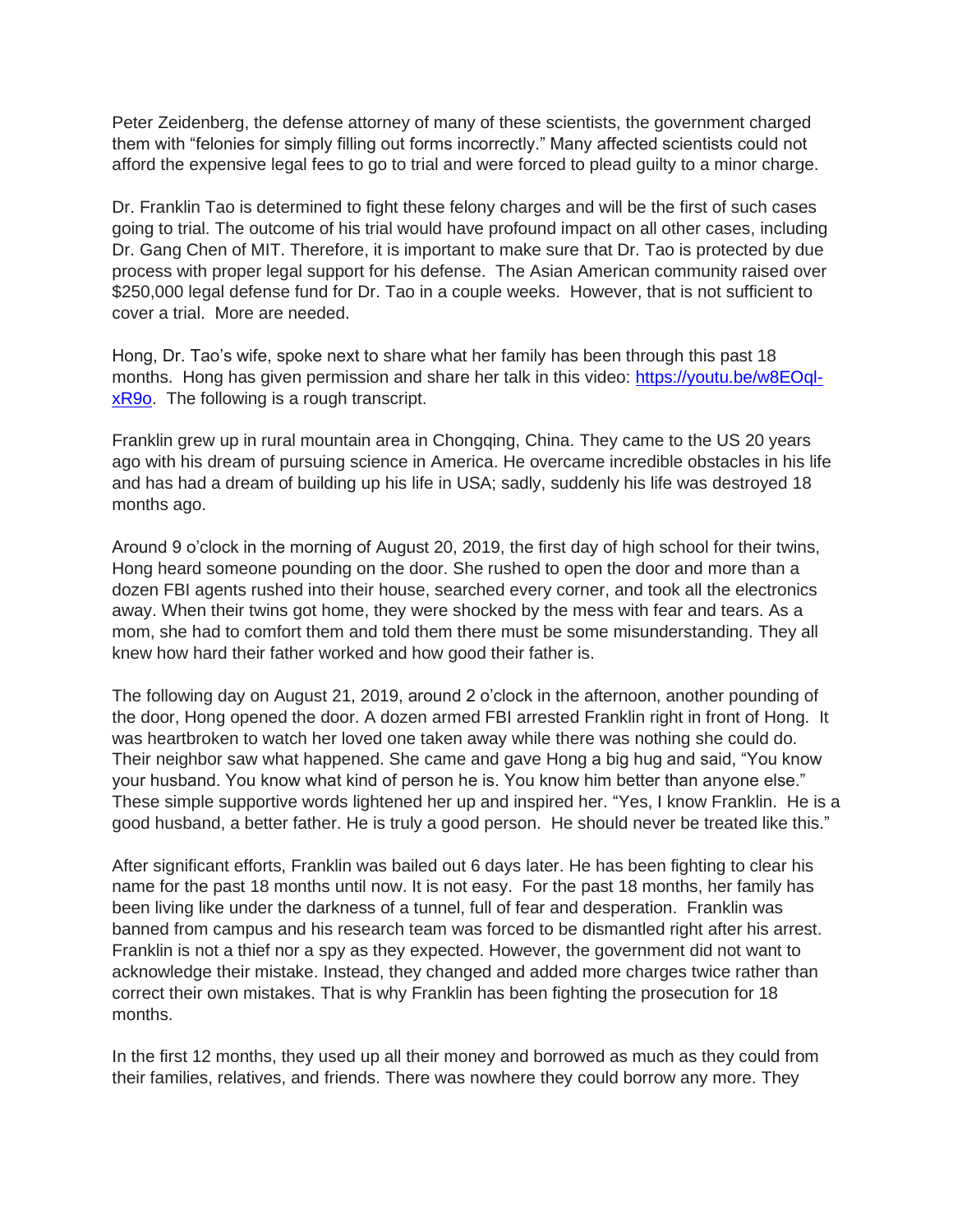were financially bankrupted several months ago and could not pay the legal bills for the last 6 months. They owe Arent Fox law firm a lot of money.

University of Kansas stopped paying Franklin last May. Without his income but with the legal bills building up, Hong has been working three jobs in three different hospitals even during the pandemic. She is an ultrasound technician. She works as many hours as she can, sometimes almost 24 hours straight. Sometimes she felt extremely tired when she was driving. She had to find somewhere to stop and then have cold air or cold water on her face to wake herself up.

Sometimes she felt so desperate and cried in her car after work and asked why this is happening to Franklin, why this is happening to her family. Then she had to wipe off her tears and moved on. She had to tell herself to stay strong for her husband, for her twins, and for her family. They feel very sorry for their twins – all this happened on their first day of their high school.

Her son told her sometimes he cried in his room. He did not want to tell Hong and Franklin because he knows how hard it is already for his father. Her daughter was even afraid to go to school before.

The government is moving Franklin's case to trial this year. The trial process is very expensive, but Hong and Franklin will not give up. There was not even a single moment they thought of giving up. They are in desperate need of help from people who are able and willing to help.

Franklin has lawyers to defend his case, but without financial and moral help, the legal defense cannot continue. Franklin cannot clear his name. He would lose his freedom, his reputation, his career, essentially everything. Their twins would be without a father, and she would be without a husband. As a mother and a wife, Hong asks for your help. Your generous support is highly appreciated by Franklin and their family.

"We are all also Franklin Tao." This is the link to make a donation to the Franklin Tao Legal Defense Fund <https://gofund.me/5bf4adbe>

#### **4. Disrupt, Discredit, and Divide: How the New FBI Damages Democracy**

a. Mike German, Fellow, Brennan Center; former FBI agent; author; moderator of Webinar **Series** 

# **- 2019/09/10 Mike German: [Disrupt, Discredit, and Divide: How the](http://amzn.to/2ESSdlI)  [New FBI Damages Democracy](http://amzn.to/2ESSdlI)**

- APA Justice: [Webinar Series on the "China Initiative"](https://bit.ly/APAJ_Webinar_Series)

- 2020/08/27 [Hidden in Plain Sight: Racism, White Supremacy, and Far-Right Militancy in](http://bit.ly/3bJWtSR)  [Law Enforcement](http://bit.ly/3bJWtSR)

"The transformation of the FBI after the 9/11 attacks from a law enforcement agency, made famous by prosecuting organized crime and corruption in business and government, into arguably the most secretive domestic intelligence agency America has ever seen."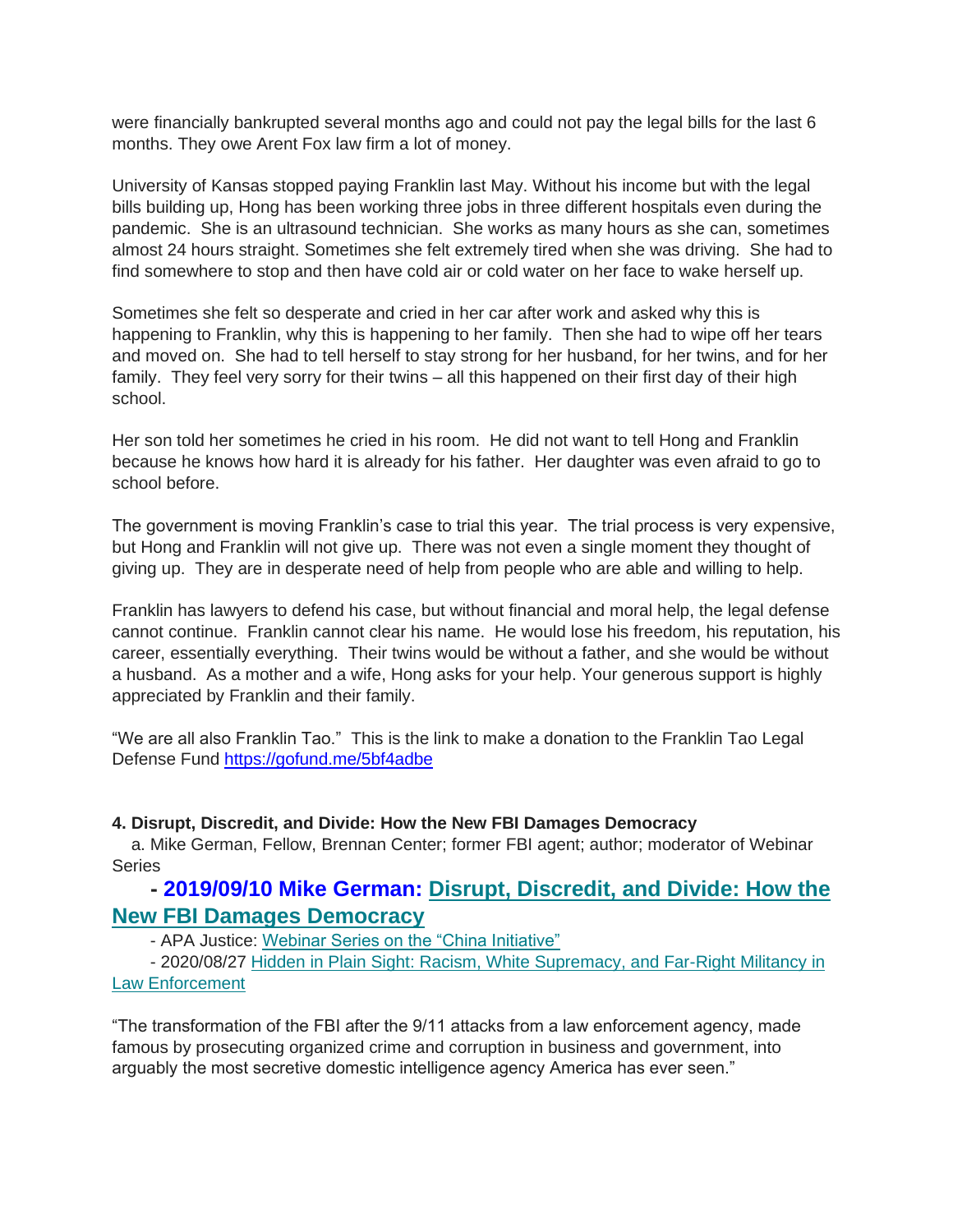The Lawless Law Enforcer by Targeting Innocent Others – The FBI's "preventive" approach to address national security threats requires identifying the suspect communities from which they believe these threats emerge and employing its disruption strategies against them. The lowered evidentiary thresholds in the FBI's investigative guidelines allow this targeting of innocents. As bureau officials articulated throughout its post-9/11 transition, the bureau's efforts are no longer designed to enforce federal law but to disrupt potential threats. Often, the threatening "other" is not a foreign enemy but a fellow American.

Mike reported that he was an FBI agent for 16 years from 1988 to 2004. Mike described his childhood aspiration to become an FBI agent and make use of law enforcement to keep our communities safe. He knew about the history of the FBI and J. Edgar Hoover's targeting of the civil rights and anti-war movements in the 1960s but felt fortunate he was joining the FBI after the Church Committee exposed the wrongdoings and reforms were put in place to ensure that they would not happen again.

Mike was alarmed after 9/11 that structures that were built to protect American communities from the over-aggressive FBI were being dismantled and a new attitude had taken hold. It was really a resurrection of the old attitude that the FBI took on national security issues.

Mike left the FBI in 2004, went to work for ACLU several years, and joined the Brennan Center for Justice about 8 years ago.

He wrote the book because he wanted people to understand why the FBI acts this way and how damaging it is to democracy. He explained it in terms of architecture and attitude.

When he was an undercover FBI agent going after white supremist and far-right militant groups, Mike had to have a reasonable indication of criminal activity to target an individual. In other words, there had to be articulable facts that led him to a reasonable conclusion that the people he was investigating were involved in criminal violations. That was an effective standard. It was put into the Attorney General's Guidelines.

After 9/11, then AG John Ashcroft modified the guidelines, which were modified again by AG Michael Mukasey. They removed the need for a criminal predicate. Today, the FBI can start investigations called assessments based on no factual predicate, that is, no evidence indicating an individual is involved in any wrongdoing, just a simple certification made by the agent doing the investigation that the investigation is properly intended to uncover a national security threat or criminal violation.

What this does is it reverses the protection where it is no longer protecting an individual who may be engaged in the wrongdoing and instead allowing the agent's biases to drive the investigation.

In addition to the architecture that was changed in the AG Guidelines, there was also a change in attitude.

As the FBI moves away from its function as a law enforcement agency and takes the mantle of being a security agency, it changes the dynamics to where the agents are looking at the horizon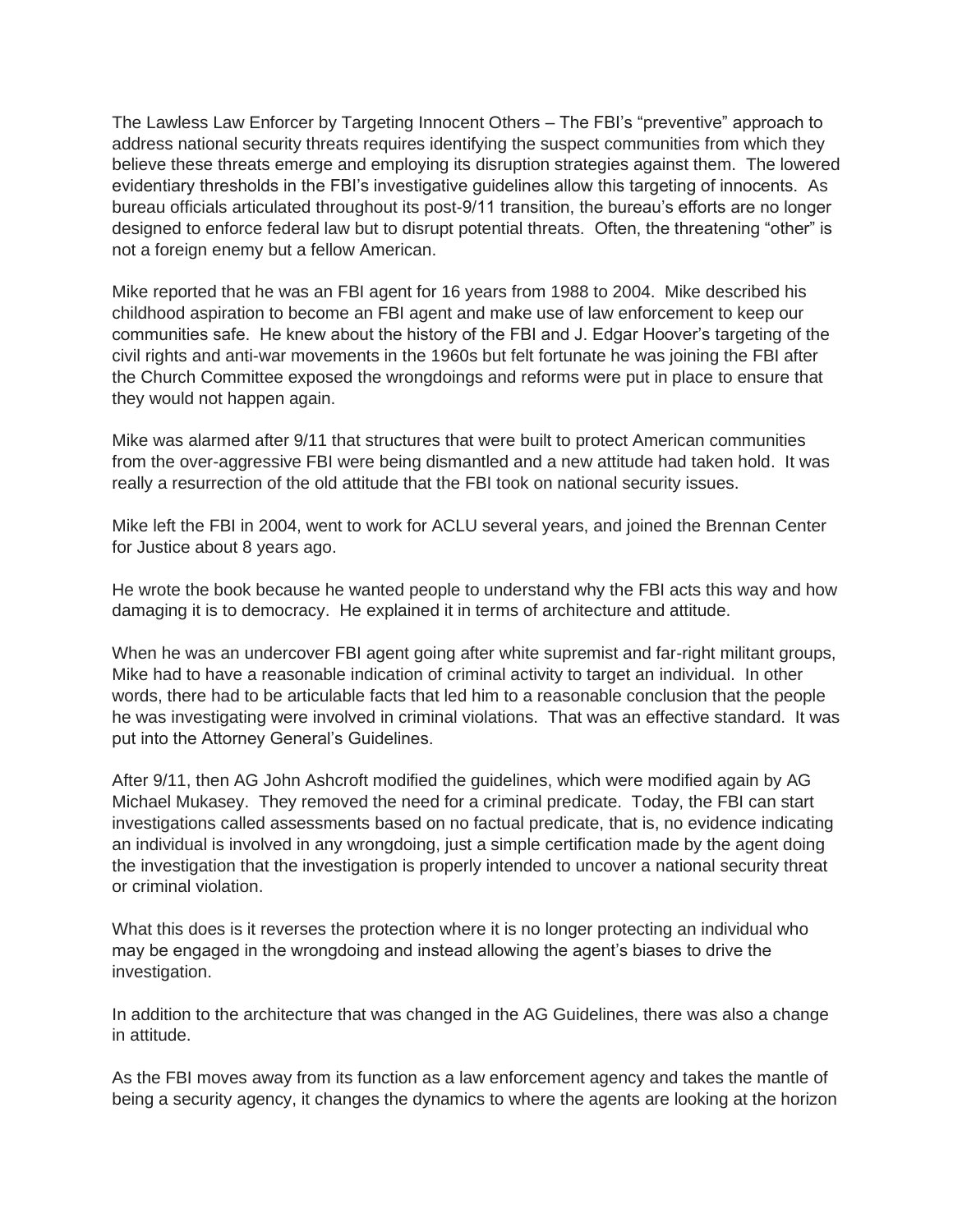and not looking at the evidence of who is engaged in wrongdoing but instead on who might be engaged in wrongdoing in the future. That is often driven by bias.

The FBI remains a predominantly white male organization. You can read the political attitudes of white males in the country and see the disproportionate support for President Trump and his policies. Mike believes that this is what drives a lot of the problem.

In addition, the FBI resurrected concepts from the Hoover era, including the concept of radicalization - the idea that people become dangerous because they have bad ideas rather than because they are engaged in wrongdoing. They resurrected the concept of disruption.

Mike believes that this is what is driving the abuses of the "China Initiative." Chinese American scientists have been improperly targeted for prosecution by the FBI long before there was a "China Initiative." There was the Wen Ho Lee case back in the 1990s. This is not a new phenomenon. Because the guidelines are reduced, the opportunity for agents to engage in this kind of bias has increased.

It is not just the prosecutions. The FBI credits itself and has actually created a statistical accomplishment for agents to award themselves for what is called disruptions. They imagine the person they are investigating, even with no evidence, is already guilty. Anything they can do to disrupt that person's life becomes a credited statistical accomplishment for the agents.

Mike cited a Washington Post article last month where unnamed DOJ officials were crowing about 1,000 scientists, academics and engineers who had some nexus to China have left the country since the "China Initiative" began. These are people who have suspicions laid on them unfairly and decided that they don't want to work in the U.S. anymore. The FBI and DOJ are taking credit for that, rather than recognizing the damage that does to our scientific and academic accomplishments we can have in this country.

This is the Washington Post link: <http://wapo.st/2LnBzOK>

It is a matter of making sure the Congress understands how these mechanisms work to create this damaging outcome. Many of the cases against Chinese American scientists actually fail in the prosecutions, which would normally cause prosecutors and investigators to re-examine their methods and recognize that perhaps they are not targeting the right people. However, because of the disruption strategy and getting credit for disrupting the lives of the people – bankrupting them and ruining their careers – as considered successful accomplishments even if their prosecutions fail.

That attitude needs to be changed in the FBI. That's what we need to focus on. The Wen Ho Lee case was before the guidelines were changed. So it is not going to cure every problem, but it will allow the more conscientious agents to ensure that the others who are driven by bias recognize that there is a rule that prevents them from targeting people against whom they have no evidence.

After Mike's book was published, the Brennan Center and four organizations including APA Justice discussed how to work together, which led to the very successful webinar series.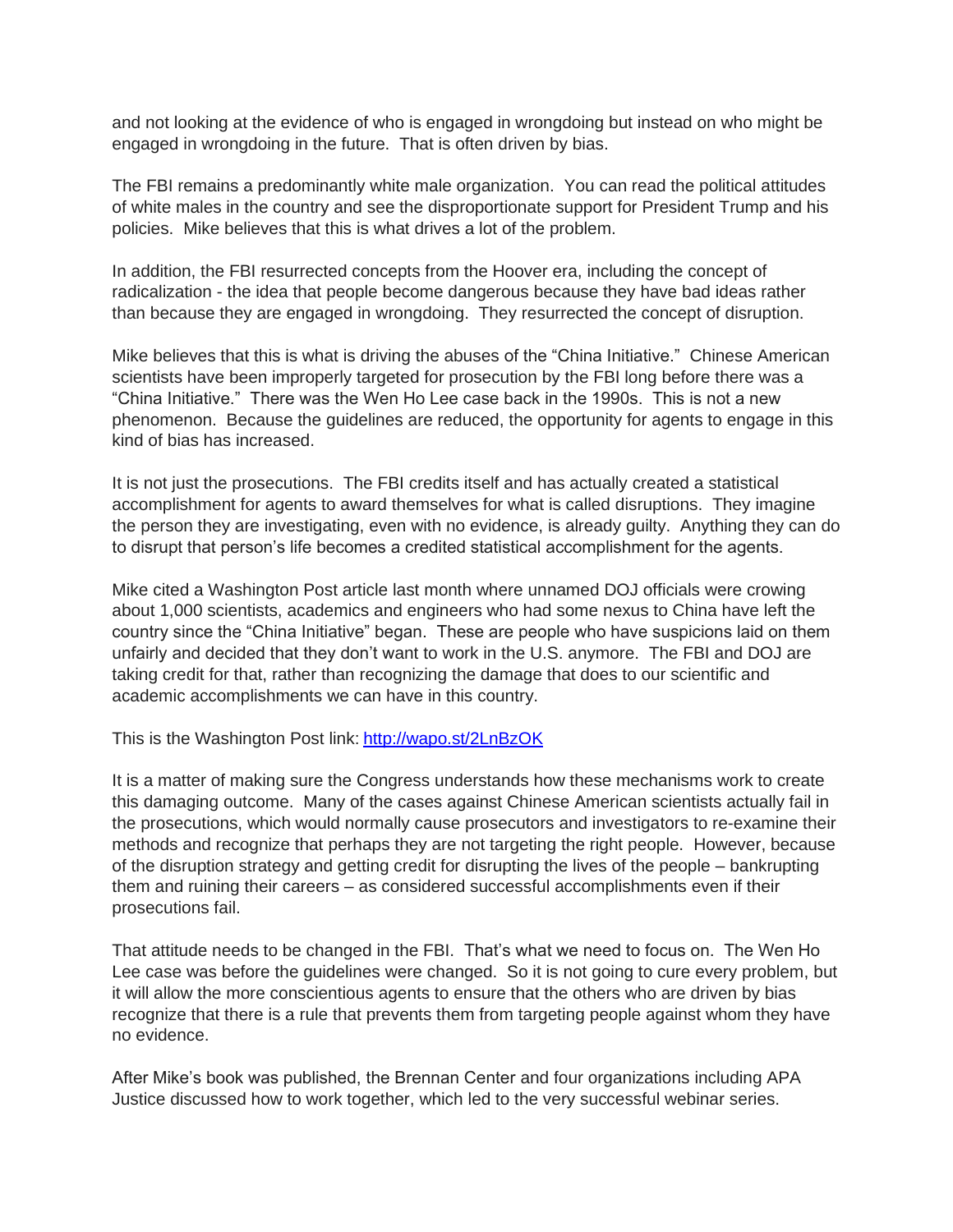Mike concluded by saying that our goal is to make sure that journalists who cover this topic do not just take FBI's words as gospel and instead challenge these cases immediately so that people unfairly targeted can feel public support because being accused of being a spy in your own country is one of the worst labels the government can put on you.

## **5. Anti-Racial Profiling**

a. Speaker: John Yang, President and Executive Director, Asian Americans Advancing Justice | AAJC

## **- Advancing Justice | AAJC: [Anti-Racial Profiling Project](https://bit.ly/36TA8Aa) [\(Donate\)](https://bit.ly/3iIQVbe)**

- 2021/01/05 [Letter to President-Elect Joe Biden](https://bit.ly/2Mvb1eA)

On October 6, 2020, Advancing Justice | AAJC launched the Anti-Racial Profiling Project (ARPP), including free legal referral service via Signal with the phone number 202-935- 6014. "Know Your Rights" literature is posted online; an amicus brief was filed to support Kansas University Professor Franklin Tao; FOIA requests have been made to multiple federal agencies.

On January 5, 2021, Advancing Justice | AAJC, Brennan Center, and APA Justice led a coalition of community organizations, advocacy groups, science associations, and individuals and sent a letter to then-President-elect Joe Biden urging the incoming administration to end the Justice Department's "China Initiative" and take further steps to combat the pervasive racial bias and targeting of Asian American and Asian immigrant scientists, researchers, and students by the federal government.

Having heard the earlier stories, John reminded us the importance of the anti-racial profiling work that we all do. John focused on several updates about the Anti-Racial Profiling Project.

The phone number 202-935-6014, preferably used under Signal for secured communications, is in full operation for questions and legal referral service. The issues can cover anything from FBI knocking on your door to something further down the line. Advancing Justice | AAJC provides a base level of support and also helps to find a competent lawyer. Having a lawyer with expertise in the field is important. It is a partner in the ongoing webinar series to keep the communities informed. Advancing Justice | AAJC is also working on a data project to collect more data on the type of cases we are seeing and plans to present analytical results.

John also reported on his work with the incoming administration. While the recent executive actions do not specifically address the "China Initiative," the administration appears to be sending important signals with respect to how they are viewing and dealing with these issues.

The previous administration blamed China and blamed Chinese for COVID-19. The fact that the new administration recognizes the harm this kind of language can do is something to celebrate, but hopefully this narrative change can also lead into how they look at policy. There have been conversations during the transition and now with the new administration about what the "China Initiative" is and we want it stopped with a moratorium.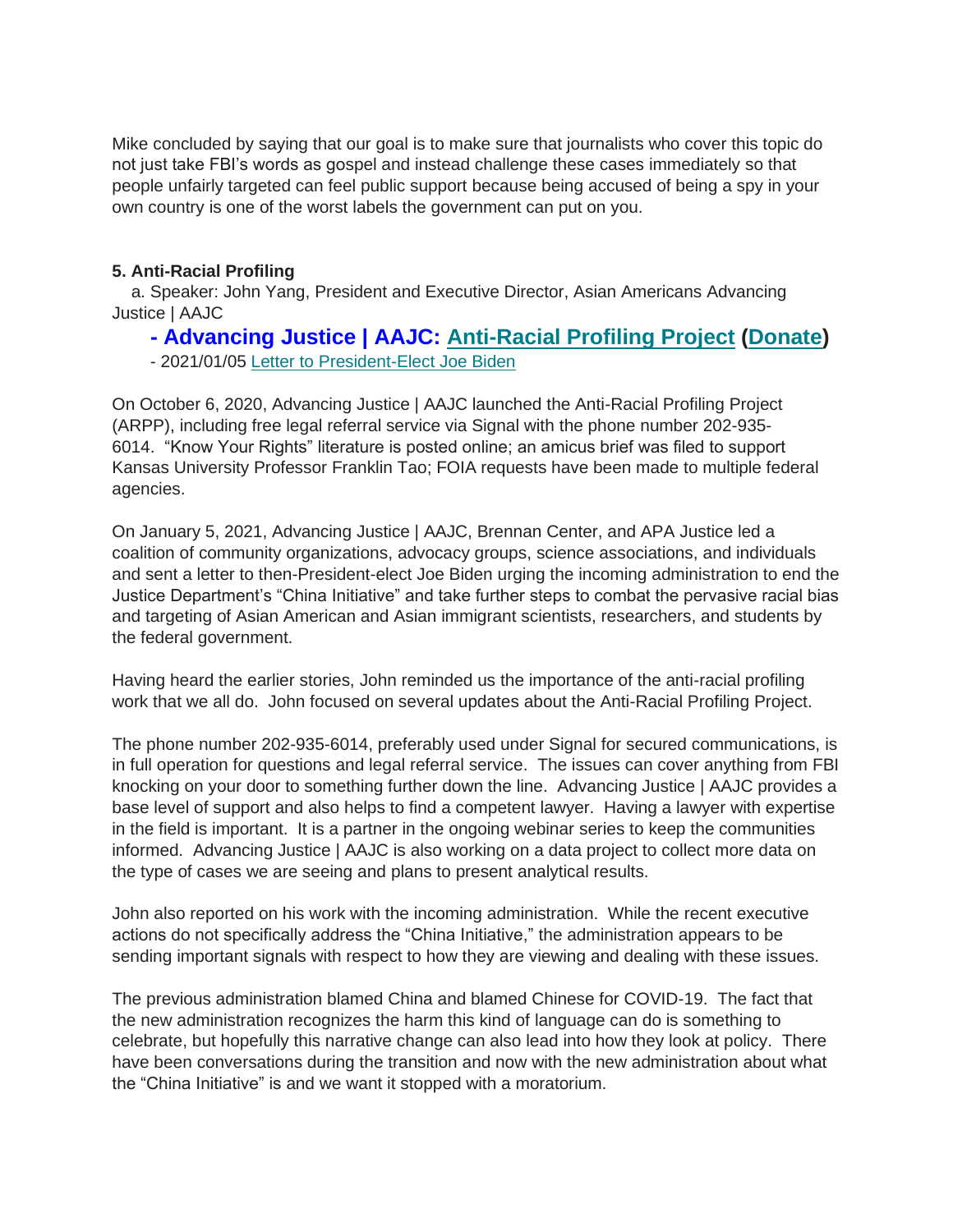There are other pieces such as education of the agencies, scientists, and universities. The standards are evolving with respect to how scientists should interact with universities in China. Collaboration was encouraged and seen favorably by universities only a few years ago. Now there is a different take. So everyone needs to be up to speed.

According to John, it is too early to say where this DOJ is going to land, but based on who he knows are in its upper leadership, he is hopeful because they do have a civil rights framework. Associate Attorney General Anita Gupta is a good friend of the community. She understands the civil rights issues.

John emphasizes the need for witnesses in a congressional hearing for which Maryland Senator Susan Lee and Terry Lierman have called. Advancing Justice | AAJC can work with potential witnesses to make the testifying process more comfortable and identify where the potential areas of sensitivity may be. In addition, written testimonies can also work. The key is we need key evidence and the community to speak up.

#### **6. Status of Call for Congressional Hearing**

a. Speaker: Senator Susan Lee, Maryland Senate Majority Whip

b. Speaker: Terry Lierman, Co-Chair, Advisory Committee, Institute of Human Virology, University of Maryland

There have been many congressional hearings on economic espionage, but not a single hearing addressing any of the civil rights violations of Asian and especially Chinese American scientists, whose lives, careers, reputations have been destroyed (even after being proven innocent) and the adverse impact on science. Maryland Senator Susan Lee and Terry Lierman organized an alliance of scientific and civil rights organizations and leaders who have signed a letter requesting US Representative Jamie Raskin, Chair of the House Subcommittee on Civil Rights and Civil Liberties and the Lead Impeachment Manager, conduct a hearing on the racial profiling of scientists and scholars of Chinese or Asian descent. The letter was delivered to Representative Raskin and his chief of staff and a press release was also issued with the input from a broad range of prominent organizations and leaders who joined the alliance.

Senator Lee stated that while we all strongly support efforts to safeguard America's interests and prosecute wrongdoers, it would be a grave injustice to target, stereotype, or place under suspicion an entire ethnic group. These scientists have devoted a lifetime dedicated to advancing medical breakthroughs which have helped America be the global leader in science and technology. They are a part of the solution to the United States' global challenges, not a threat.

The overzealous, broad sweep of the FBI's counter-intelligence efforts and NIH's and other entities' related actions have resulted in major civil rights violations, but also hurt America's ability to be the leader in medical discoveries to save lives, especially during this pandemic. It is also an attack on academic research and development and is unpatriotic.

Senator Lee recounted leading a group of Maryland leaders and scientists in 2019 to meet with Congressional members who in turn made requests to DOJ, FBI, and NIH for information about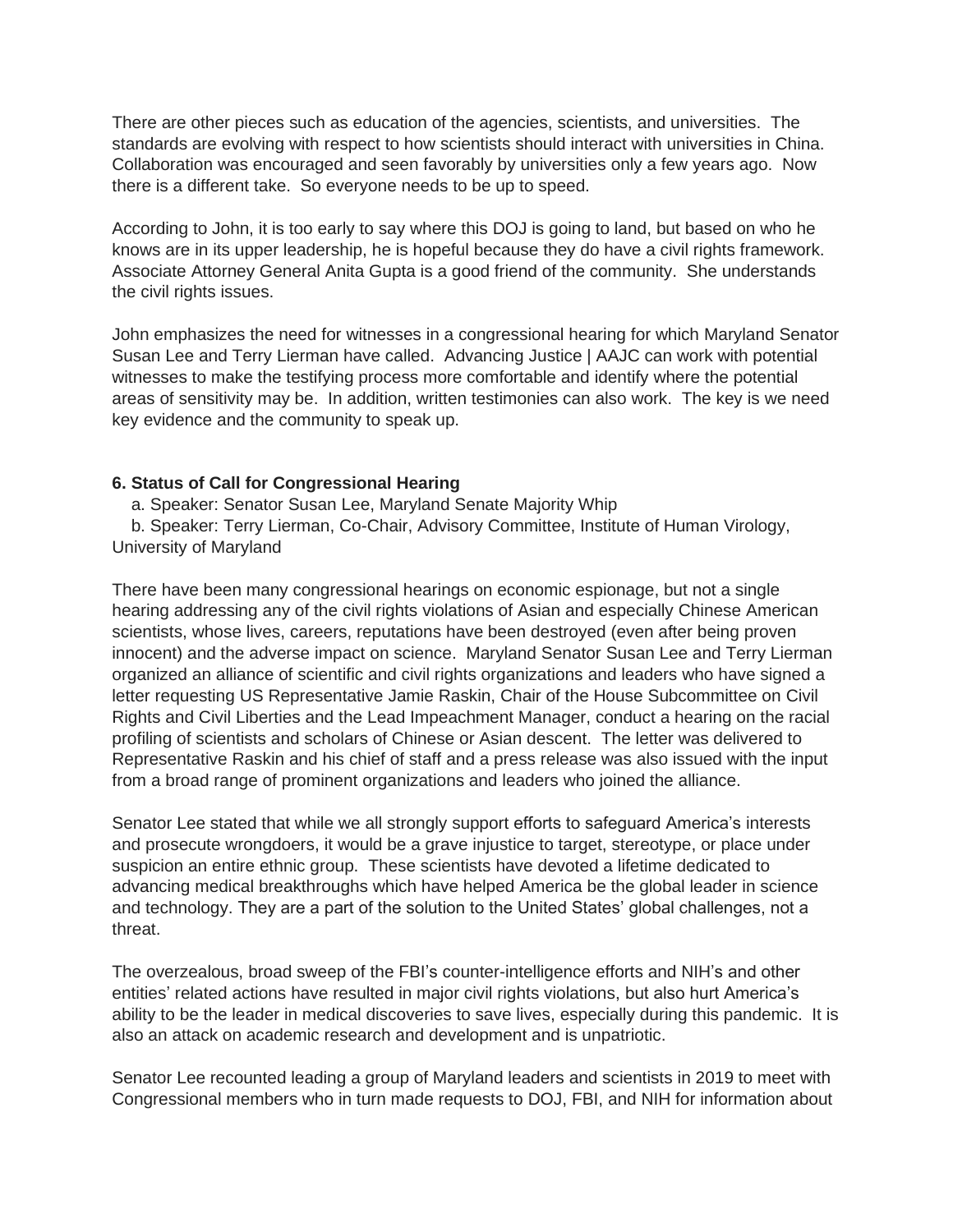those actions, transparency and accountability. Other scientific and civil rights organizations also made their concerns known and requests for transparency and accountability, including 77 Nobel Laureates. Because of a lack of timely and satisfactory responses, the need for a Congressional hearing is event more essential as it will provide an opportunity to shine light on any possible discriminatory policies or practices employed by those agencies and institutions to ensure there is fairness, transparency, an accountability.

Organizations and leaders signing the letter represent tens of thousands of individuals in science, civil rights, and the community, include former US Energy Secretary and Nobel Laureate Dr. Steven Chu; former US Commerce Secretary, Washington State Governor and US Ambassador to China Gary Locke; Jonathan Greenblatt of the Anti-Defamation League, Dr. Robert Gallo, the Society of Chinese Bioscientists in America, American Society for Biochemistry and Molecular Biology, and the US Conference on Civil Rights and Human Rights.

Although the cut-off date for the letter was January 17, 2021, there have been additional signatory requests, which can be added to the letter later. For those who are interested in joining, please sign on at [https://bit.ly/38j0hqY.](https://bit.ly/38j0hqY)

Terry Lierman started his career at NIH where he was Chief Administrator for Drug research and development in the National Cancer Institute. Since then, he has been the staff director of the US Senate Committee on Appropriations. He was also the Chief of Staff to US Representative Steny Hoyer, the US House Majority Leader, among other achievements.

Terry reported that he became concerned after Dr. Robert Gallo, the founder and director of the Institute of Human Virology, spoke to him about the impact of racial profiling on the Institute at the Medical School of University of Maryland. About 35% of the researchers at the Institute are of Asian or Chinese descent. The concerns were substantiated when he consulted with Senator Lee. From that point on, he has been fully engaged with the effort.

Terry is hopeful that the hearing will take place. However, in Congress, the impeachment process appears to be taking center stage at this time before any attention can be focused on this important hearing.

## **7. Catch-up on all developments**

- Website: [https://www.apajustice.org/](https://apajustice.us10.list-manage.com/track/click?u=e7b59f65e74d0cf687a5f268c&id=c02bf7985a&e=168c9b0d2e)
- LinkedIn: [https://www.linkedin.com/groups/12395028/](https://apajustice.us10.list-manage.com/track/click?u=e7b59f65e74d0cf687a5f268c&id=fc1fcfba69&e=168c9b0d2e)
- Facebook: [https://www.facebook.com/groups/386238778398753/](https://apajustice.us10.list-manage.com/track/click?u=e7b59f65e74d0cf687a5f268c&id=28afe448a2&e=168c9b0d2e)

#### **8. Next Call**

a. Next Call: 2021/03/01

Email Jeremy Wu at [Jeremy.S.Wu@gmail.com](mailto:Jeremy.S.Wu@gmail.com) or Vincent Wang at [wang177@gmail.com](mailto:wang177@gmail.com) to submit agenda items. Thank you.